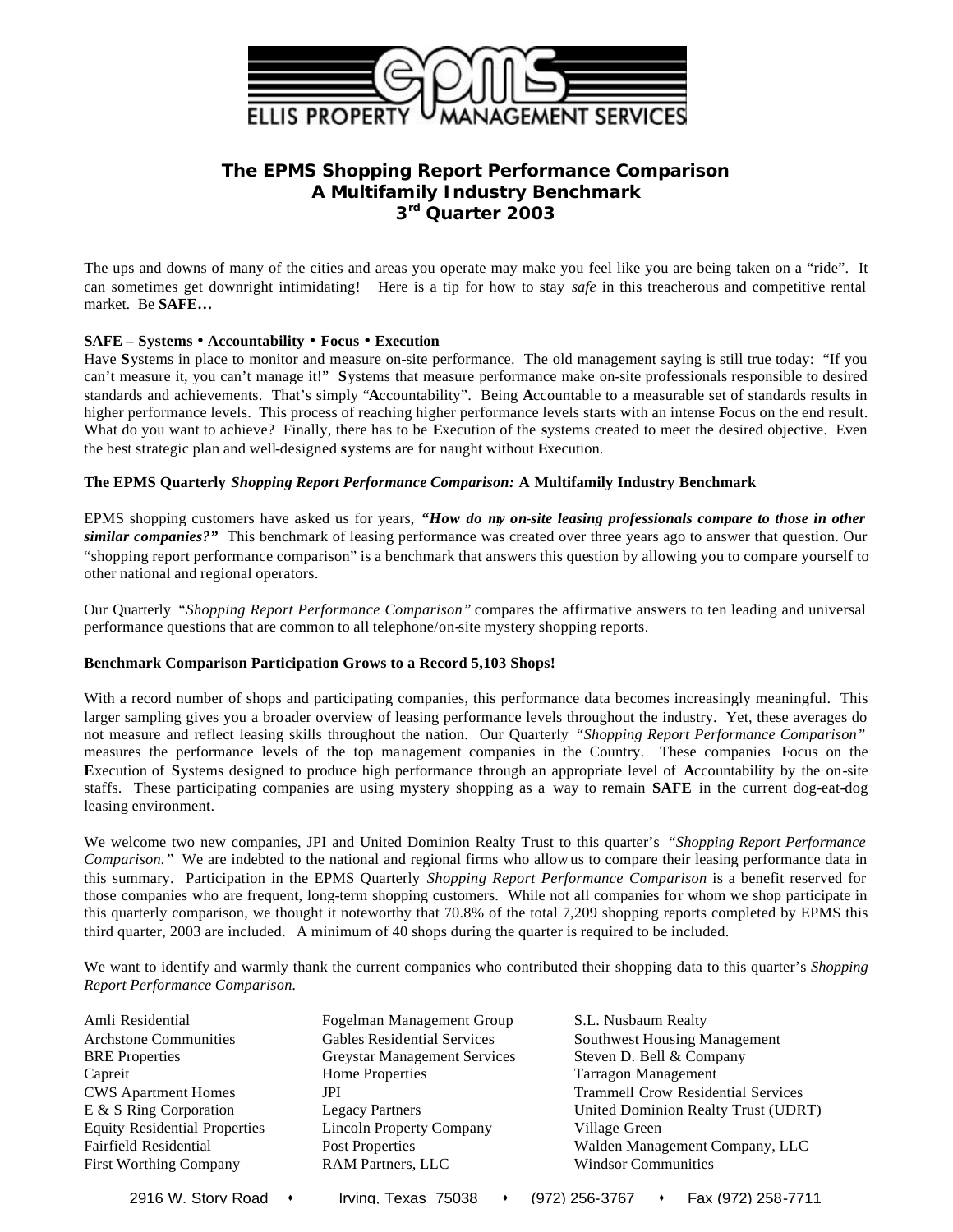## **Gables Residential Services tops benchmark Comparison in Third Quarter at 94.1%**

Congratulations to Gables Residential Services for achieving the top position in this quarter's comparison earning the highest comparison record in 2003! A long time benchmark participant, Gables Residential Services posted an overall average shopping score of 94.1% on 312 individual shops. The Company is one of the largest apartment operators in the nation and currently manages 49,566 apartment homes in 179 communities, owns 84 communities with 23,338 stabilized apartment homes primarily in Atlanta, Houston, South Florida, Austin, Dallas, Tampa and Washington, DC and has an additional 9 communities with 2,388 apartment homes under development or lease-up.

Jana Martin, National Director of Training for Gables Residential Services, stated, "We are extremely proud to have achieved first place on the Benchmark Performance Comparison for third quarter, 2003. The goal we have achieved, and will continue to strive for, is much more than winning a contest. This result confirms we have improved our overall performance as a company as it takes every associate to accomplish this success. We are also pleased to have obtained one of the higher scores in "asking for the deposit" as this affirms that we have an increased focus on sharpening our sales skills. Most important, our winning team comprised of committed associates along with a successful training program, will continue to allow us to achieve our overall goal as a company: "*providing excellent quality and service for our residents*."

The level of competition in the *"Shopping Report Performance Comparison"* remains intense as four of the top five companies this quarter have been in these top four positions for the last three quarters. As the bar continues to be raised by companies who practice "SAFE" leasing, we see all participating companies beginning to bunch closer to the top. Score ranges in this quarter's *Shopping Report Performance Comparison* are listed below:

| 6 Companies | Above 90.0%     |
|-------------|-----------------|
| 5 Companies | 87.18% to 89.7% |
| 8 Companies | 81.0% to 85.8 % |
| 8 Companies | 73.5% to 79.8%  |

Third quarter average shopping report benchmark scores have continued to climb each year. Due to Gables Residential Services' outstanding performance, the spread between the top and bottom performer actually increased rather than decreased as in past years.

| Third Ouarter | Overall Average | Company Score – Average Ranges<br>High | <b>Total Shops</b> |       |
|---------------|-----------------|----------------------------------------|--------------------|-------|
| 2003          | 86.1%           | 94.1%                                  | 73.5%              | 5,103 |
| 2002          | 82.6%           | 90.3%                                  | 69.5%              | 2.434 |
| 2001          | 80.3%           | 94.3%                                  | 66.0%              | 2,066 |
| 2000          | 76.8%           | 83.4%                                  | 56.2%              | .606  |

#### **Average Summer Score Contrary to Typical Cycle**

Not only is 86.1% the highest third quarter score in the history of the study, it marks the first time we have not seen this quarter being the lowest quarter of the year. Until this third quarter 2003, summer trend in this benchmark has seen significant average score dips in this busiest leasing season. Both second and third quarters usually drop in average scores only to see rebounds in the first and last quarters of each year. This year, the third quarter is the highest benchmark average of the year!

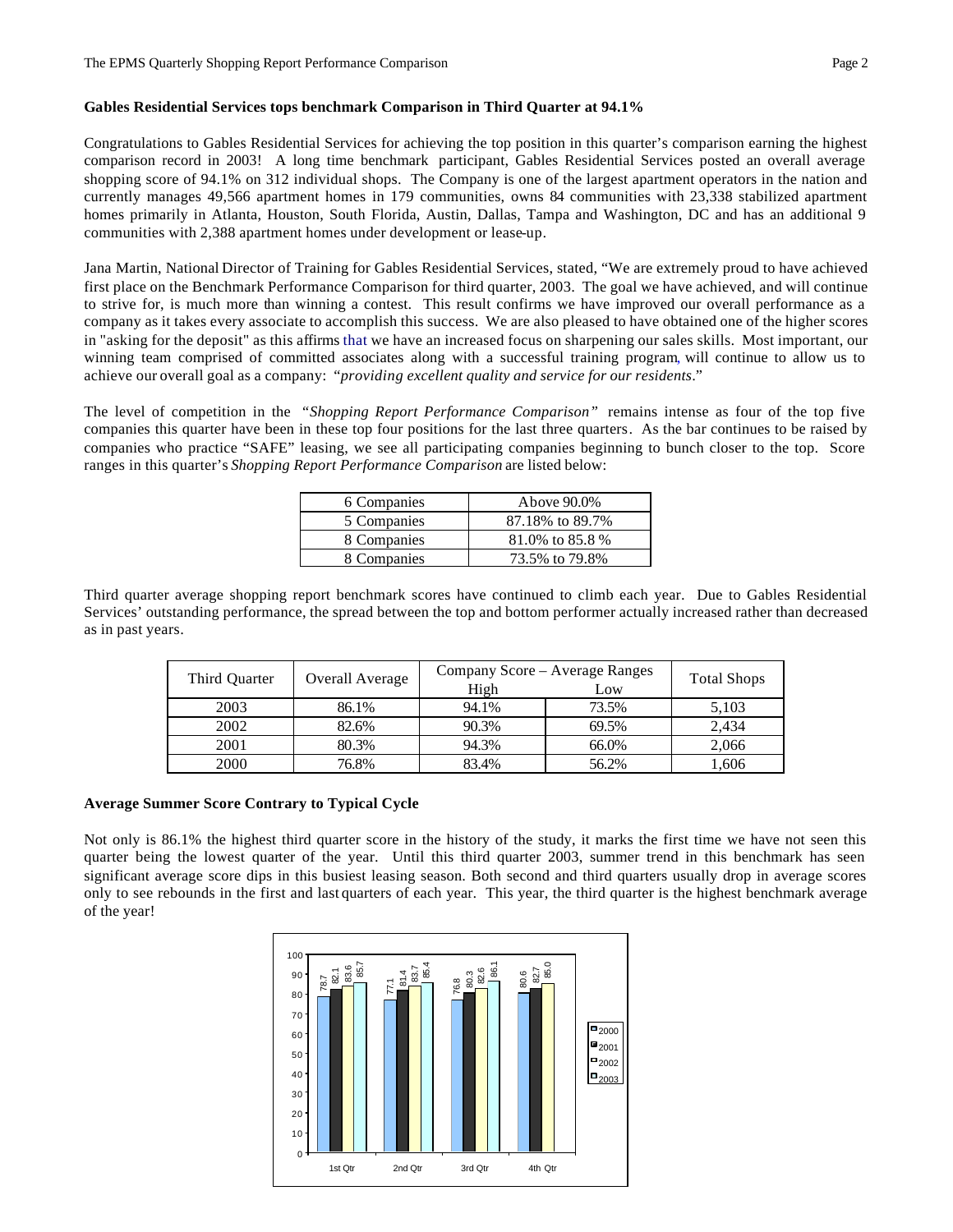We have speculated in the past that the EPMS average shopping scores decreased each second and third quarter because rental prospect traffic increased creating a "cherry-picking" mentality. Perhaps vacation schedules and staff shortages also contributed to this apparent leasing performance lapse in the two middle quarters each year. Yet, this year it seems the top scoring companies have especially risen to the challenge. When traffic has been brisk and demand for immediate move-ins is high, the leasing efforts have intensified with leasing professionals giving at least equal if not better performances compared to other quarters of the year.

#### **If You Don't Lease, You Don't Last!**

Consumer demands and preferences have changed. Product style and amenities have changed. Marketing has become more high tech and Internet based. The software systems we use to manage and monitor our communities have changed and are light years ahead from a mere 5 years ago. Yet one thing remains the same: you must keep putting more heads on a bed. Leasing is the lifeblood of apartments and if you cannot fill your property, you lose the battle!

#### **Ask For The Money!**

We continue to encourage our shopping and consulting customers to keep focused on the primary objective of assisting a rental prospect…to get them into an apartment home RIGHT NOW! In a solid, relationship-oriented leasing presentation, that objective is best met by *asking for the money***.** The rental client is very interested in talking money. They want to know the process for making a commitment and exactly how much it will cost. Too often, it is the leasing professional that is excessively concerned about discussing application fees, deposits, and other money matters!

Three of our 27 comparison participating companies ranked above 80% in benchmark question #9, "*Did the leasing professional ask you to leave a deposit?*" Those three companies have allowed us to share those scores:

| <b>Management Company</b>          | <b>Average Score on Question #9</b> |  |  |  |  |
|------------------------------------|-------------------------------------|--|--|--|--|
| Tarragon Management                | 87.8%                               |  |  |  |  |
| <b>Gables Residential Services</b> | 82.7%                               |  |  |  |  |
| Lincoln Property Company           | 81.3%                               |  |  |  |  |

We have had spirited discussions with some of our valued customers about this question. The concern is that perhaps, in this age of "relationship leasing" with all the talk of a *new* approach to our rental clients, directly **asking for the money**, *the deposit*, is not appropriate. Some might even say that direct approach is a rude and archaic method of leasing. We decided to pose this concern to the companies above that scored highest in the category. They must have some strong feelings about the concept.

On every page of the new Tarragon leasing manual, it states that the leasing associate MUST ask for the deposit. This instruction must be working; Tarragon's average score on this benchmark question #9 has risen from the low 60s to the current 87.8%. "We can't take an apartment home off the market without a complete application and deposit," says Tarragon Vice President of Education, **Wendy Muse**. "Why wouldn't we ask for a deposit?" The company once focused on "creative and indirect" closes to help their leasing professionals deal with their reluctance to ask for the money. While these closes may be a "part" of a sales presentation, Muse concluded this indirect approach was a waste of time with their limited training schedules and took the consultants' focus away from the primary objective of getting the commitment.

"The prospect started this relationship and showed interest first. We did not cold call!" explains Muse. "They want to talk money." Tarragon teaches its on-site teams to directly ask for the deposit as a way to gain the lease. "At first you may be scared, but we encourage our leasing associates to spit it out anyway!" According to Muse, "If a leasing professional is not comfortable asking for the money, they don't need to be leasing. That is a fundamental requirement of their role."

Lincoln Property Company (LPC) requires that their leasing professionals directly ask for the deposit each time they tour a rental client. LPC's **Maria Lawson**, Vice President of Marketing and Training, understands that the precise manner and technique used to secure the deposit may differ fro m person to person depending on their personality, style, and skill level. Yet, before a client can lease an apartment they must pay a deposit. It is a necessary step in the leasing process.

"Whether the rental client wants to look around, forgets their checkbook, needs to bring their spouse back, or gives the impression they don't like the apartment, the leasing professional is still required to directly ask for the deposit," says Lawson. "It's as simple as, 'Would you like to leave a deposit today'?"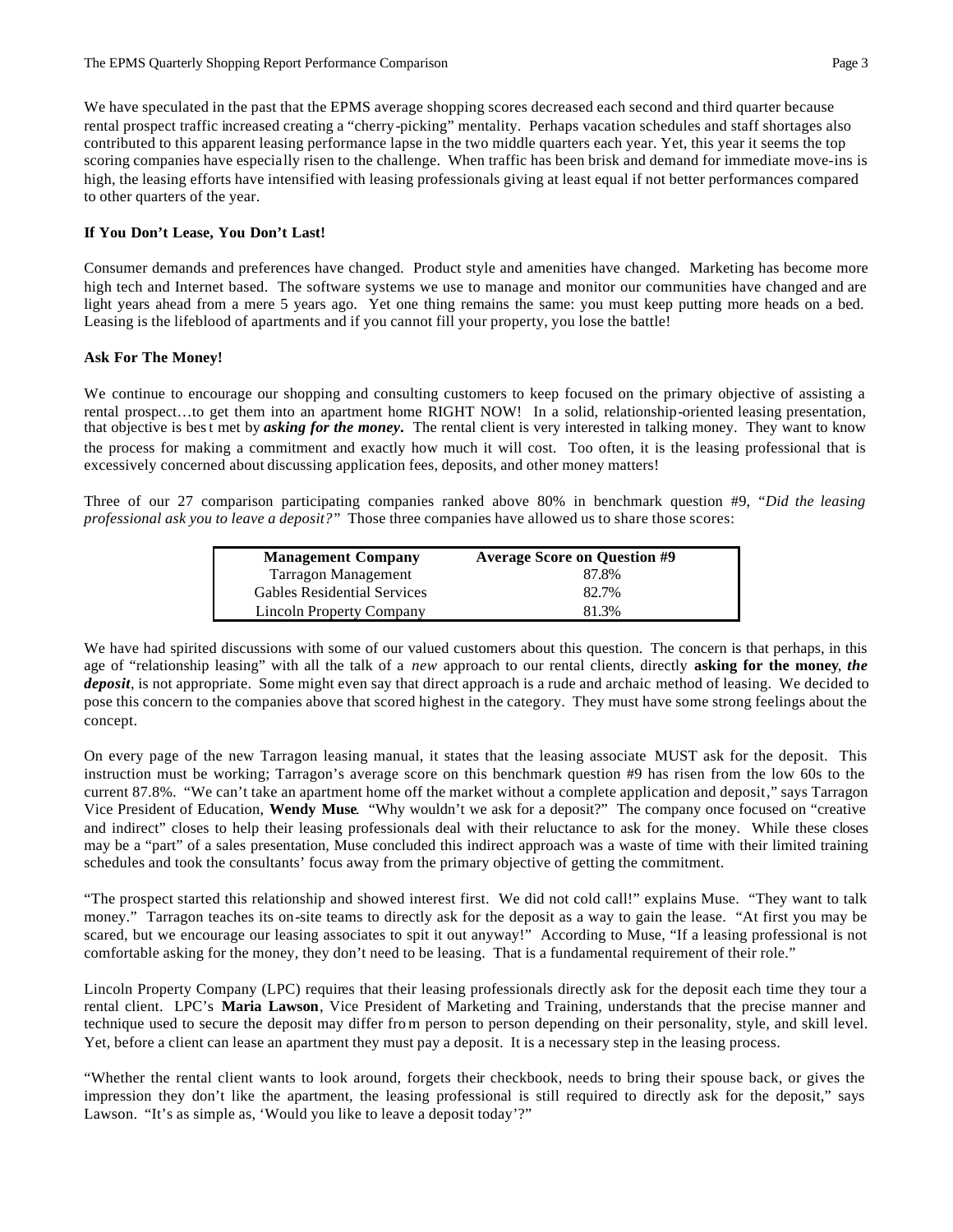**Jana Martin,** National Training Director, reports that Gables Residential Services is redefining the role of the typical leasing professional to one of "sales and marketing". Rather than leasing, the expectations have been raised and these on-site front people are considered sales professionals. The company's training curriculum has also been modified to move the leasing process to an assertive and focused *sales* presentation. Martin says, "We make certain our sales associates are skilled in various techniques of asking for the deposit, for the lease. If they cannot ask for the deposit, they should not be in sales." Our other top scoring companies seem to agree.

"Ask and you will receive; don't ask and they will leave!" says Martin. Gables is focused on moving from a passive leasing company to an active sales and marketing organization. Accountability and follow up has helped the on-site team members move to a sales oriented leasing presentation. Not only do all shopping scores get reported up to the Vice President level, team members who score below a certain "acceptable" level are rewarded with additional training through Gables' hands on Leasing Dynamics program. No one is too senior to go back for a sales training refresher!

Just as at Tarragon and Lincoln Property Company, the commitment to closing the sale starts at the most senior level at Gables. This is epitomized by a quote from a recent email to all the Gables Residential Services on-site folks by COO, **Mike Hefley**:

#### *"In our industry, the difference between simply offering a community tour, and a true sales presentation, often comes down to attempting to close the deal!"*

As an active market consulting company with numerous property lease-ups through the years, our experience at EPMS is that closing ratios are directly related to the leasing professional's ability to CLOSE FIRMLY. EPMS demands a relationshiporiented sales presentation from its leasing professionals. That is a style that treats the prospect as a human being who needs a home…not just a piece of "traffic". Yet, when the community truly offers what the prospect needs, we ask directly once *or more* for the money! We feel strongly that this is still a missing ingredient in many otherwise good leasing presentations.

The *EPMS Shopping Report Performance Summary* is an excellent tool to help you shape your company training programs to address specific strengths and weaknesses of your Leasing Professionals.

Ellis Property Management Services (EPMS), AMO, has been providing comprehensive, executive-ready shopping reports nationwide for more than 18 years. Our references include some of the largest and most well-known property management companies in the country. Shopping reports are the foundation of our company! EPMS also provides an array of training seminars, education curriculum design, and consulting that can impact leasing performance and effectiveness. For more information on EPMS' services, please contact Joanna Ellis, CAPS at (972) 256-3767 or by email, jellis@epmsonline.com. You can also visit our web site, www.epmsonline.com.